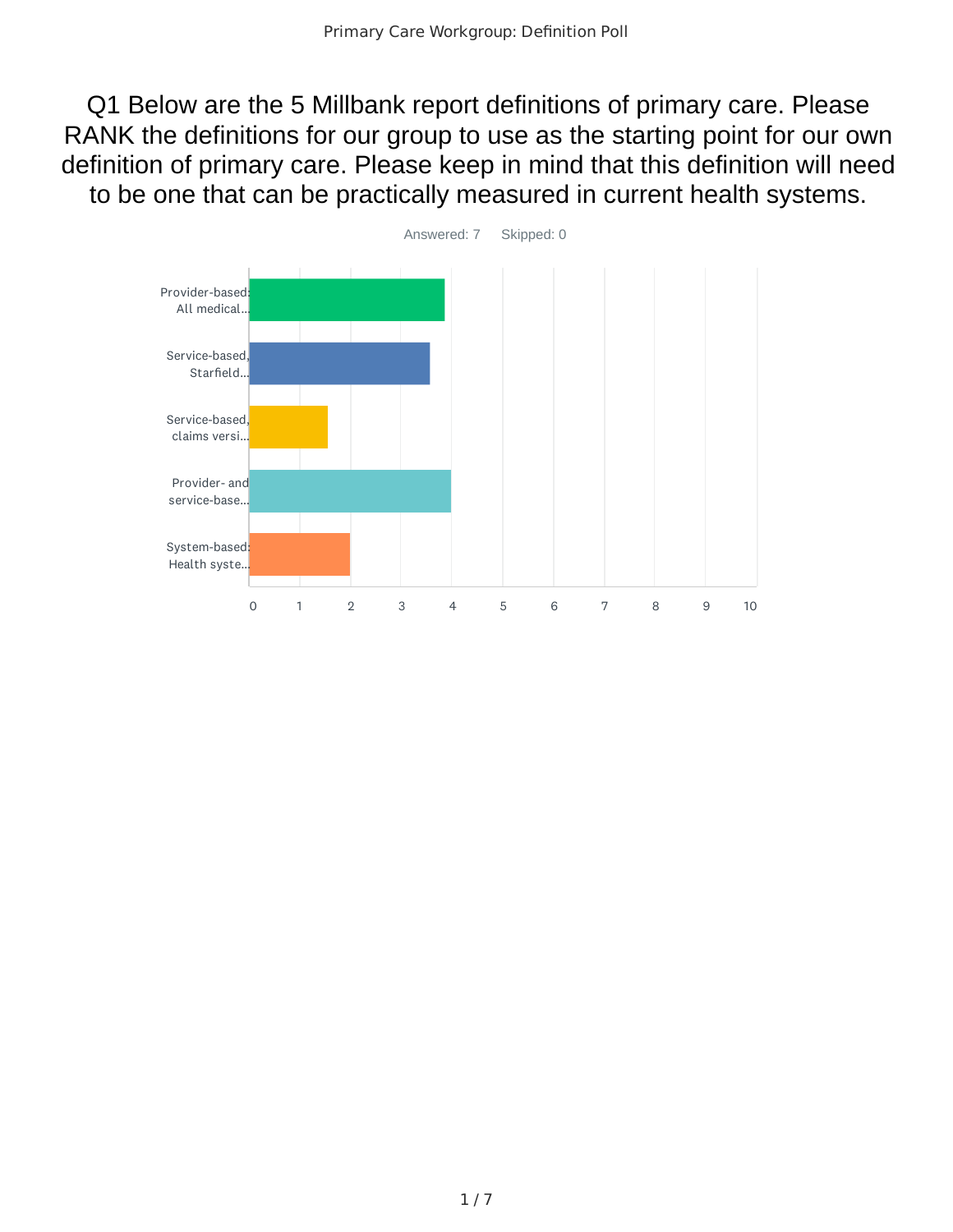|                                                                                                                                                                                                                                                                                                                                                                                                                                                                                                                                                                                                                                                                                                                                                                                                                         | $\mathbf{1}$ | $\overline{2}$         | 3                      | 4                        | 5                      | <b>TOTAL</b>   | <b>SCORE</b> |
|-------------------------------------------------------------------------------------------------------------------------------------------------------------------------------------------------------------------------------------------------------------------------------------------------------------------------------------------------------------------------------------------------------------------------------------------------------------------------------------------------------------------------------------------------------------------------------------------------------------------------------------------------------------------------------------------------------------------------------------------------------------------------------------------------------------------------|--------------|------------------------|------------------------|--------------------------|------------------------|----------------|--------------|
| Provider-based: All medical services delivered by primary<br>care providers (including non-evaluation and<br>management [E&M] services, such as office-based<br>procedures). In this definition, primary care providers are<br>identified by specialty, the setting in which the provider<br>typically delivers care, and health insurer designation.                                                                                                                                                                                                                                                                                                                                                                                                                                                                   | 42.86%<br>3  | 28.57%<br>2            | 14.29%<br>1            | 0.00%<br>0               | 14.29%<br>$\mathbf{1}$ | $\overline{7}$ | 3.86         |
| Service-based, Starfield version: Services that support<br>the fulfillment of four cardinal functions of primary care<br>(comprehensive care, first-contact care for a wide variety<br>of conditions, coordinated care, longitudinal care). There<br>are no widely accepted claims-based measures<br>corresponding to these cardinal functions. The closest<br>approximations to one of these dimensions (longitudinal<br>care) might be continuity of care indices. There are many<br>such indices (e.g., Bice-Boxerman), each with its relative<br>strengths and weaknesses. In addition, researchers at the<br>Robert Graham Center have recently developed a claims-<br>based definition of comprehensiveness, which has shown<br>modest correlation with physician self-reported measures<br>of comprehensiveness. | 28.57%<br>2  | 14.29%<br>$\mathbf{1}$ | 42.86%<br>3            | 14.29%<br>$\mathbf{1}$   | 0.00%<br>0             | $\overline{7}$ | 3.57         |
| Service-based, claims version: All office visits and<br>preventive services (e.g., immunizations), regardless of<br>provider. The Medicare Payment Advisory Commission<br>has used this definition implicitly in some older reports to<br>Congress                                                                                                                                                                                                                                                                                                                                                                                                                                                                                                                                                                      | 0.00%<br>0   | 0.00%<br>0             | 0.00%<br>0             | 57.14%<br>$\overline{4}$ | 42.86%<br>3            | $\overline{7}$ | 1.57         |
| Provider- and service-based: All office visits and<br>preventive services delivered by primary care providers<br>(defined by specialty). This is a subset of definition 1,<br>which includes all services delivered by specialty-defined<br>primary care providers (not limited to office visits and<br>preventive services).                                                                                                                                                                                                                                                                                                                                                                                                                                                                                           | 28.57%<br>2  | 42.86%<br>3            | 28.57%<br>2            | 0.00%<br>0               | 0.00%<br>$\Omega$      | $\overline{7}$ | 4.00         |
| System-based: Health systems that support fulfillment of<br>the cardinal functions of primary care. This option is most<br>attractive for fully capitated systems, where service-based<br>definitions cannot be operationalized, but measuring<br>fulfillment of cardinal functions was outside the feasible<br>scope of work for this study.                                                                                                                                                                                                                                                                                                                                                                                                                                                                           | 0.00%<br>0   | 14.29%<br>$\mathbf{1}$ | 14.29%<br>$\mathbf{1}$ | 28.57%<br>2              | 42.86%<br>3            | $\overline{7}$ | 2.00         |

Q2 For each specialty, please indicate whether you think it should be considered a part of primary care. If you pick "Under certain conditions...," you will have the opportunity to specify those conditions in the next question.

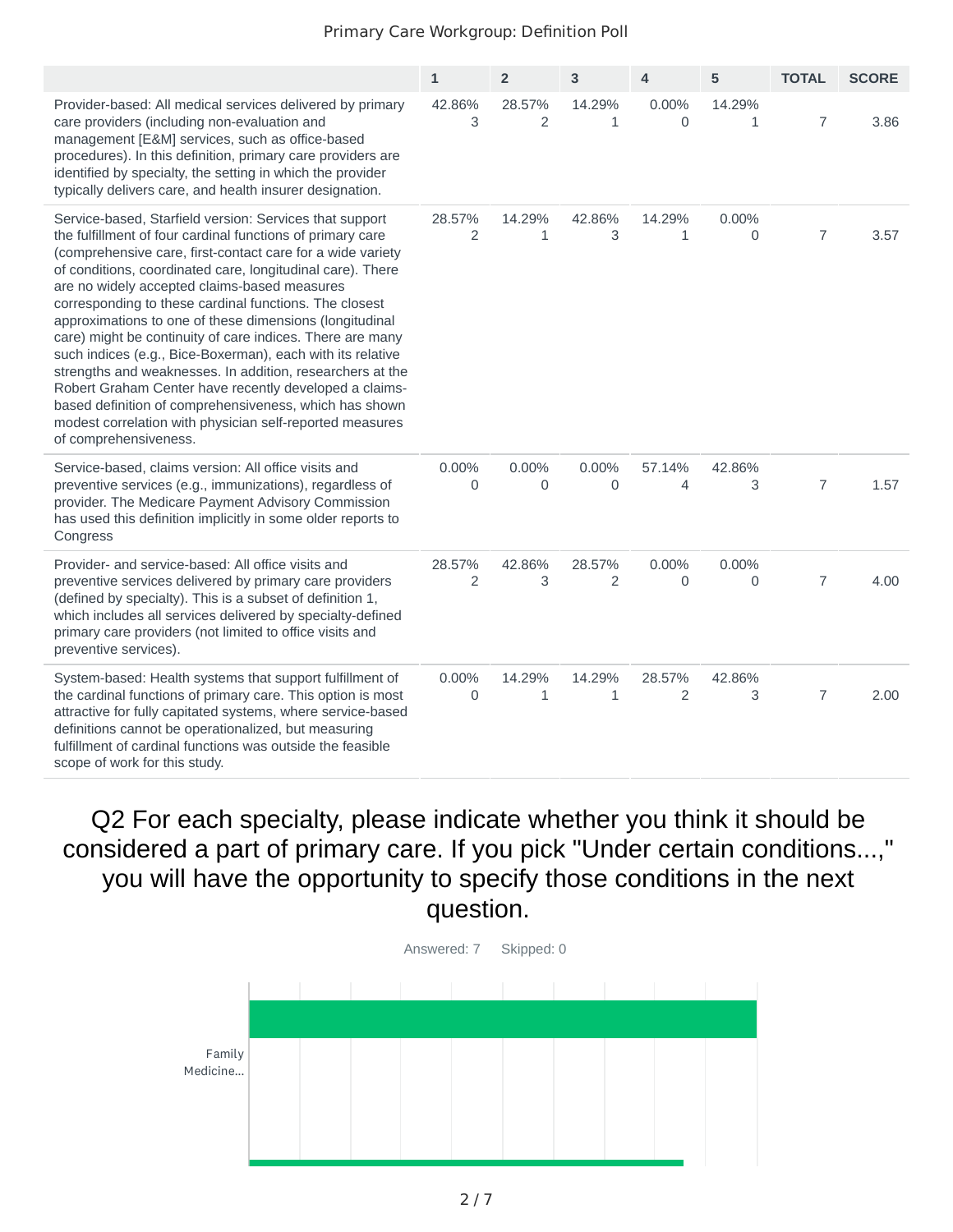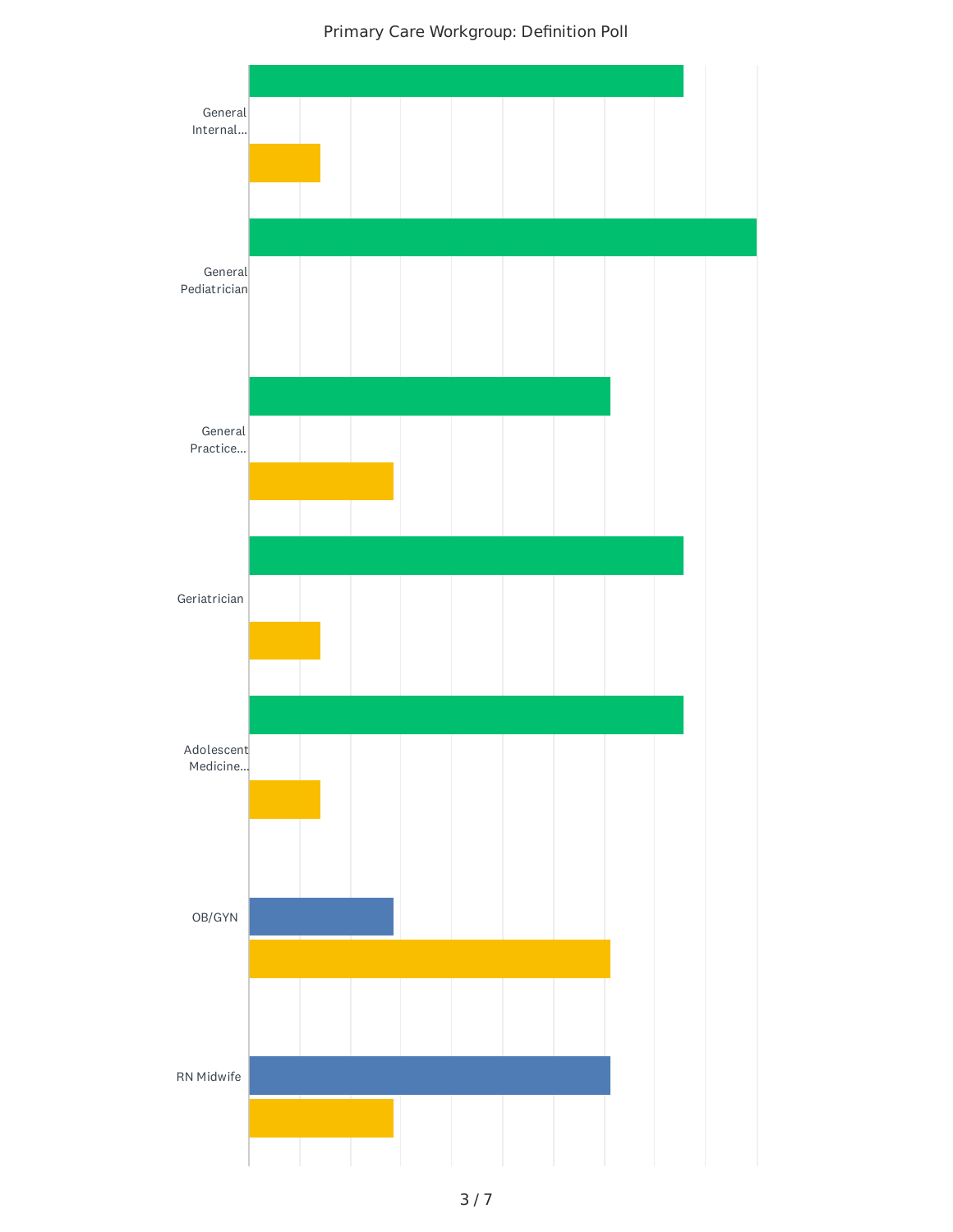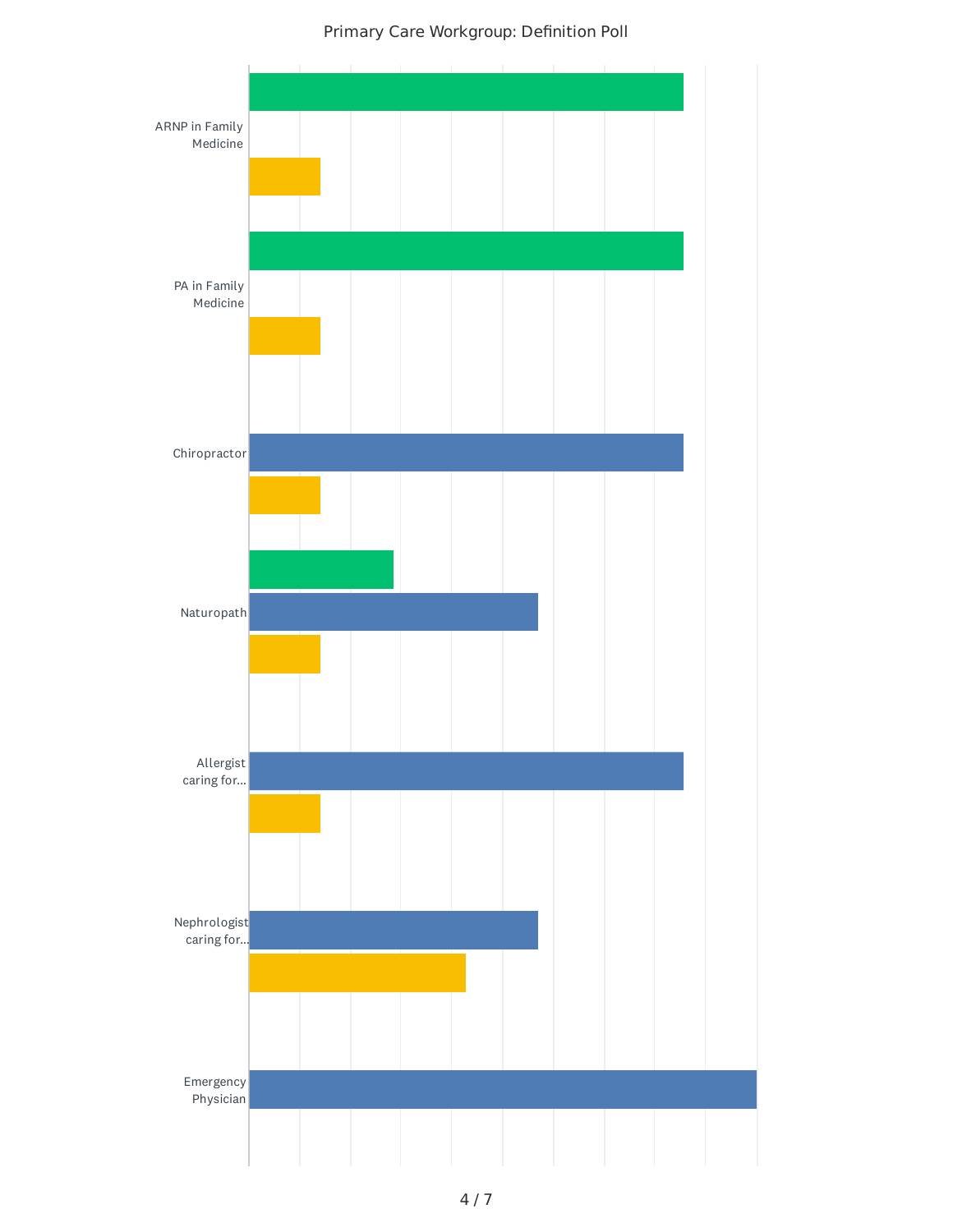

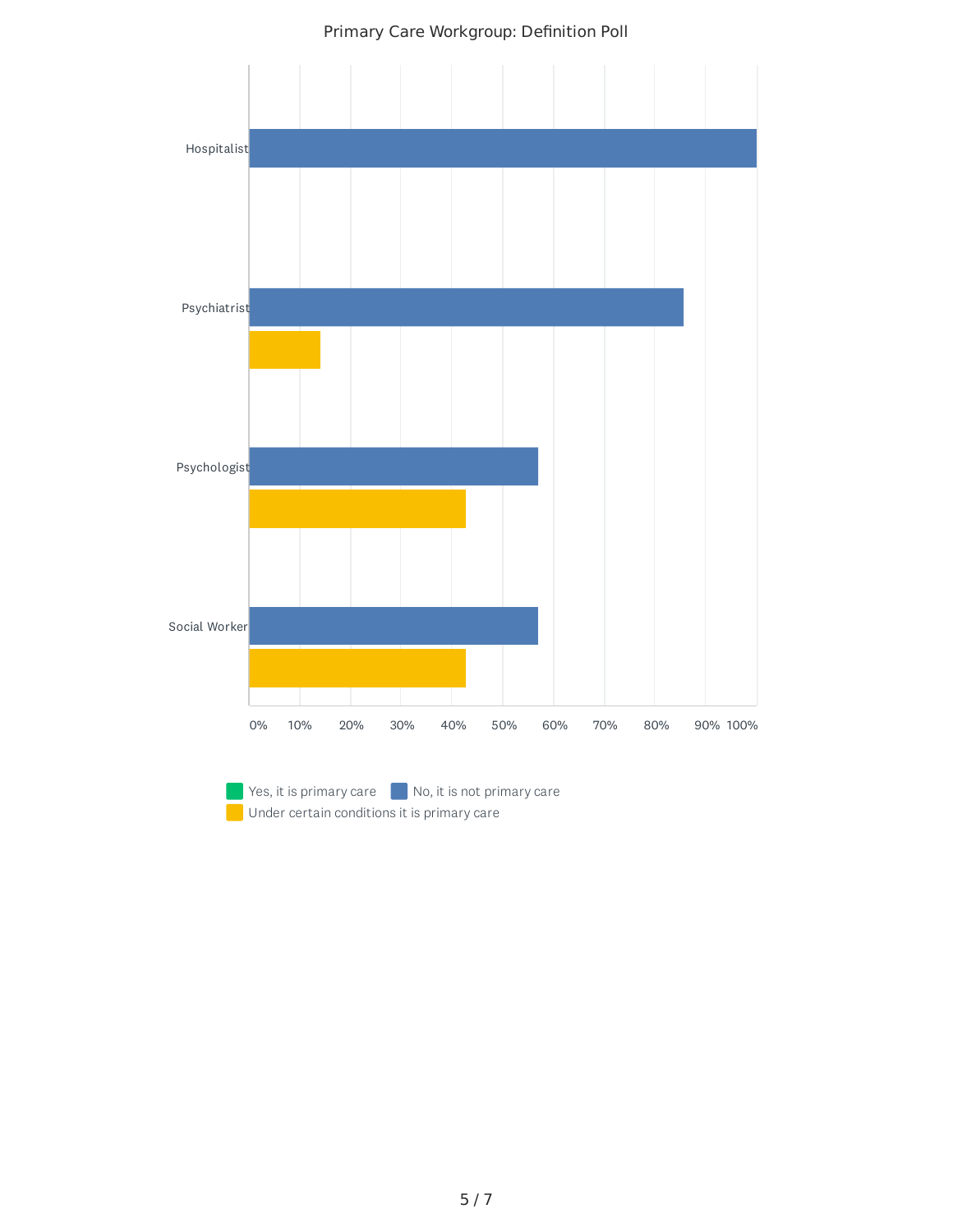|                                                      | YES, IT IS<br><b>PRIMARY CARE</b> | <b>NO, IT IS NOT</b><br><b>PRIMARY CARE</b> | UNDER CERTAIN CONDITIONS IT IS<br><b>PRIMARY CARE</b> | <b>TOTAL</b>   |
|------------------------------------------------------|-----------------------------------|---------------------------------------------|-------------------------------------------------------|----------------|
| Family Medicine Physician                            | 100.00%<br>$\overline{7}$         | 0.00%<br>$\mathbf 0$                        | 0.00%<br>$\mathbf 0$                                  | $\overline{7}$ |
| General Internal Medicine<br>Physician               | 85.71%<br>6                       | 0.00%<br>0                                  | 14.29%<br>$\mathbf{1}$                                | $\overline{7}$ |
| General Pediatrician                                 | 100.00%<br>7                      | 0.00%<br>0                                  | 0.00%<br>0                                            | $\overline{7}$ |
| General Practice Physician                           | 71.43%<br>5                       | 0.00%<br>0                                  | 28.57%<br>2                                           | $\overline{7}$ |
| Geriatrician                                         | 85.71%<br>6                       | 0.00%<br>0                                  | 14.29%<br>1                                           | $\overline{7}$ |
| Adolescent Medicine Physician                        | 85.71%<br>6                       | 0.00%<br>0                                  | 14.29%<br>1                                           | $\overline{7}$ |
| OB/GYN                                               | 0.00%<br>0                        | 28.57%<br>2                                 | 71.43%<br>5                                           | $\overline{7}$ |
| <b>RN Midwife</b>                                    | 0.00%<br>0                        | 71.43%<br>5                                 | 28.57%<br>2                                           | $\overline{7}$ |
| ARNP in Family Medicine                              | 85.71%<br>6                       | 0.00%<br>0                                  | 14.29%<br>1                                           | $\overline{7}$ |
| PA in Family Medicine                                | 85.71%<br>6                       | 0.00%<br>0                                  | 14.29%<br>1                                           | $\overline{7}$ |
| Chiropractor                                         | $0.00\%$<br>$\mathbf 0$           | 85.71%<br>6                                 | 14.29%<br>1                                           | $\overline{7}$ |
| Naturopath                                           | 28.57%<br>$\overline{c}$          | 57.14%<br>4                                 | 14.29%<br>1                                           | $\overline{7}$ |
| Allergist caring for person with<br>asthma           | 0.00%<br>0                        | 85.71%<br>6                                 | 14.29%<br>1                                           | $\overline{7}$ |
| Nephrologist caring for person on<br>kidney dialysis | 0.00%<br>0                        | 57.14%<br>4                                 | 42.86%<br>3                                           | $\overline{7}$ |
| <b>Emergency Physician</b>                           | $0.00\%$<br>0                     | 100.00%<br>7                                | $0.00\%$<br>0                                         | $\overline{7}$ |
| Hospitalist                                          | $0.00\%$<br>0                     | 100.00%<br>7                                | 0.00%<br>0                                            | $\overline{7}$ |
| Psychiatrist                                         | 0.00%<br>0                        | 85.71%<br>6                                 | 14.29%<br>1                                           | $\overline{7}$ |
| Psychologist                                         | $0.00\%$<br>0                     | 57.14%<br>4                                 | 42.86%<br>3                                           | $\overline{7}$ |
| Social Worker                                        | $0.00\%$<br>0                     | 57.14%<br>4                                 | 42.86%<br>3                                           | $\overline{7}$ |